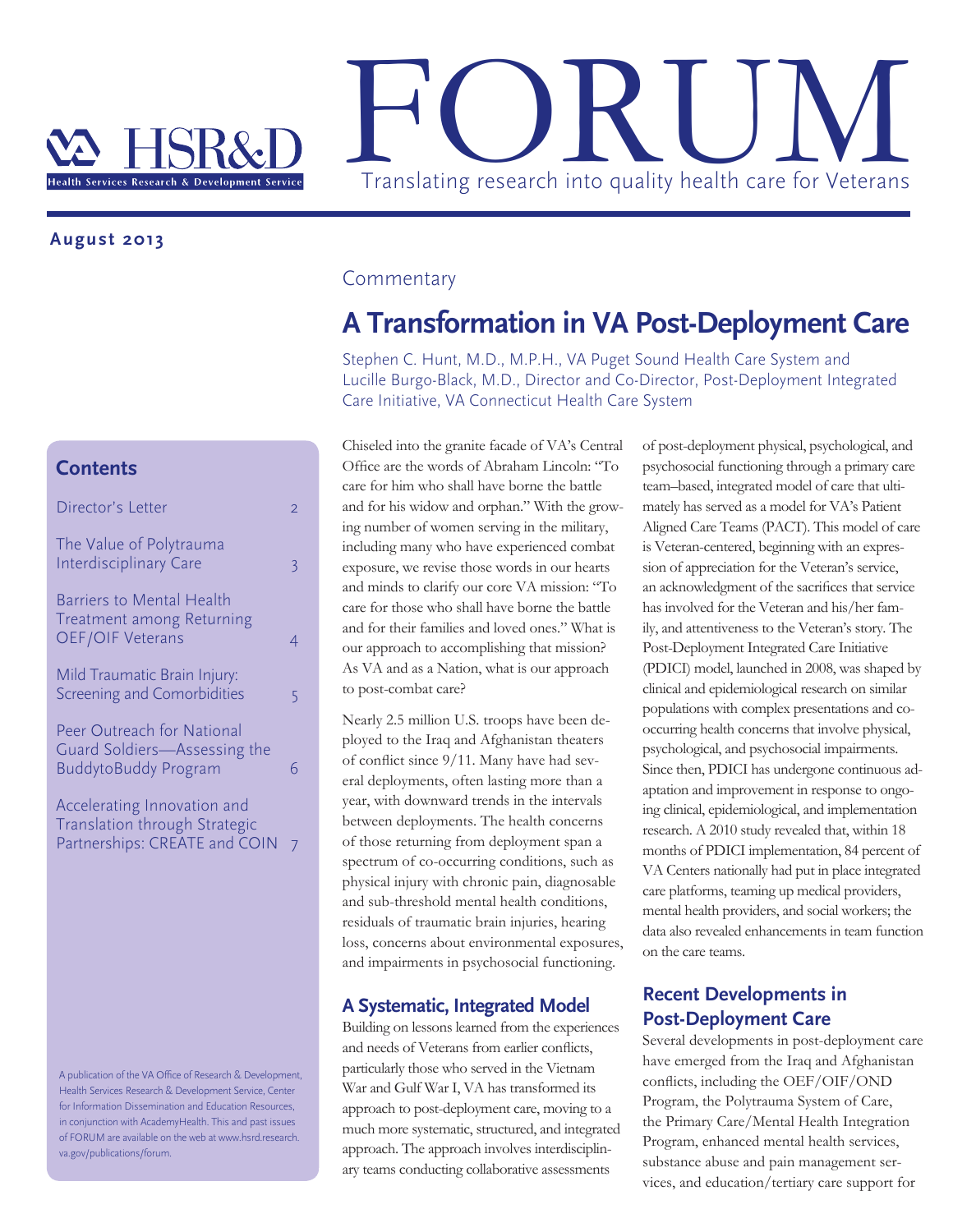

### **Director's Letter**

The VA motto, derived from Lincoln's second inaugural address, includes the obligation "to care for him who shall have borne the battle …." Although some of the injuries associated with modern military deployments have changed in the era of OEF and OIF for example, the prevalence of blast-related TBI—others such as PTSD have been described as far back as the Civil War and earlier. Indeed, some writers have noted classic features of PTSD in

Homer's description of the grief of Achilles after the death of Patroclus in *The Iliad*. Given that the health consequences of deployment may persist long after active service, post deployment health is a critical area of focus for VA research. Outside funders have recently increased their support of research on high-profile conditions such as TBI and PTSD, but VA has a unique stake in improving treatment for the full range of health problems affecting returning servicemen and women, from tinnitus to severe polytrauma.

Understanding the various manifestations of post-deployment health problems and how VHA can best address them—is a fundamental health services research challenge. Research is needed to delineate the complicated interactions between and among initial stressors, the susceptibility or resilience of returning Veterans, the post-deployment environment into which Veterans return, and the models of care available to them. Research can help VA learn how to do a better job at the front end—the transition from active duty to engagement with VA services—while remaining focused on the goal of helping Veterans successfully reintegrate into a full life in their family, their work, and their community regardless of any health challenges. Such research requires an understanding of the unique experience of each Veteran, his or her needs and capabilities, and the clinical and social resources that can best support the individual. This is the ultimate definition of patient-centered care.

David Atkins, M.D., M.P.H. Director, HSR&D

Veterans and their families through the Office of Public Health and the War Related Illness and Injury Study Centers as well as enhanced overall care integration through PDICI and PACT. VA has undertaken the critical task of hiring program and case managers to assist Veterans in navigating the VHA system, aligning services, developing integrated care plans, and supporting primary care–based team care. As these programs and systems have converged and more effectively collaborated, both in care delivery and research, what has evolved is an integrated system of postdeployment care that far exceeds anything in

place for earlier cohorts of returning combat Veterans. VA no longer has "a bunch of good programs and resources for returning combat Veterans." It has a comprehensive, systematic approach to post-deployment care with strong clinical, teaching, and research components.

The goals of integrated post-combat care include comprehensive evaluation of and treatment for post-deployment health concerns as well as optimal health recovery and reintegration of Veterans into civilian life. By partnering within VA and between VA and non-VA entities, we hope to mitigate as fully as possible—from both

the individual clinical perspective and the population health perspective—the downstream health impacts of deployments on the lives and families of Veterans.

This approach is fully in line with the 2013 IOM report titled *Returning Home from Iraq and Afghanistan: Assessment of Readjustment Needs of Veterans, Service Members, and Their Families.*  The report concludes that, to ensure successful readjustment, service members and Veterans need an array of services to meet the challenges they face when returning home. Services include diagnostic, treatment, rehabilitation, education, outreach, and community support. Furthermore, the services must be effectively sequenced and integrated, guided by implementation research and validated by outcomes research.

As a corollary to the process of linking and integrating aspects of direct clinical care, the IOM report "... calls on the DoD and the VA to support comprehensive analysis of both departments' data to answer questions about readjustment that are not addressed by peer-reviewed literature." The IOM report reminds us of the critical importance of linking and integrating data across departments to allow researchers to analyze many of the key questions about readjustment. The transformation of VA's post-deployment care has emerged from the classical partnership of the three Ps: patients, providers, and principal investigators. This partnership builds on the strong tradition of research and evidencedriven continuous quality improvement in Veterans' health care.

- 1. Spelman, J.F. et al. "Post-Deployment Care for Returning Combat Veterans," *Journal of General Internal Medicine* 2012; 27(9):1200-09.
- 2. Reisinger, H.S. et al. "A Population Approach to Mitigating the Long-Term Health Effects of Combat Deployments," *Preventing Chronic Disease* 2012; 9:110-16.
- 3. Amdur, D. et al. "VA Integrated Post-Combat Care: A Systems Approach to Caring for Returning Combat Veterans," *Social Work in Health Care 50* 2011; 564-75.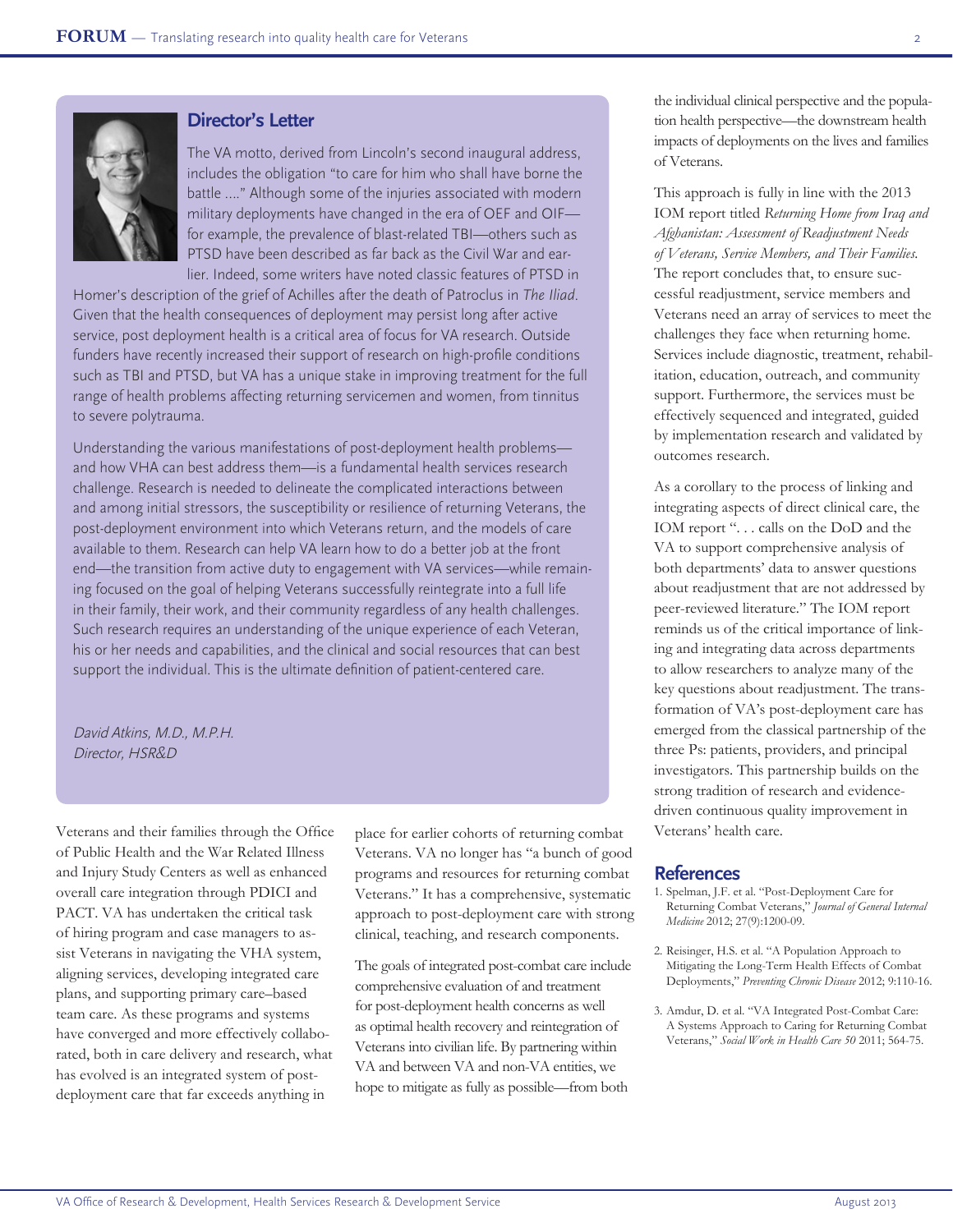### Response to Commentary

# **The Value of Polytrauma Interdisciplinary Care**

David X. Cifu, M.D., National Director, PM&R Program Office, Office of Rehabilitation and Prosthetic Services, VA Central Office

Traumatic Brain Injury (TBI) has been termed the "signature injury" of the recent Middle East conflicts. However, the defining condition of combat-exposed service members and Veterans is better captured by the term "polytrauma," which is defined as two or more injuries to organ systems or parts of the body that create potentially life-threatening injuries and/ or disruption to physical, mental, and psychological functioning.

Studies have identified TBI, post-traumatic stress disorder (PTSD), and pain as the major comorbid elements most frequently seen in polytrauma injury.<sup>1</sup> Investigators have noted that, among Operations Enduring Freedom (OEF: Afghanistan through August 2010), Iraqi Freedom (OIF: Iraq through August 2010), and New Dawn (OND: Afghanistan, Iraq, and surrounding regions since September 2010) service members treated at an *inpatient* VA polytrauma rehabilitation unit, 80 to 93 percent were diagnosed with TBI, 81 to 96 percent with pain, and 44 to 52.6 percent with a mental health disorder.2 And OEF/OIF/ OND Service members and Veterans treated for combat-related injuries in VA *outpatient* polytrauma programs were diagnosed with three or more post-concussive symptoms 67 to 97 percent of the time, complained of persistent pain 82 to 97 percent of the time, and were diagnosed with PTSD 68 to 71 percent of the time. A number of other potentially disabling concomitant conditions—including depression and substance abuse—can also accompany TBI and add to the complexity of diagnosis and management. Approximately half of all returning OEF/OIF/OND Veterans who sought care from VA presented with one or more of these diagnoses; interestingly, more than 90 percent of those with confirmed TBI also have PTSD, pain, or both diagnoses.<sup>3</sup>

As with any health condition that has several sources of pathology, layers of physiologic and psychologic underpinnings, and a complex symptomatology, the key to successful understanding and management involves a uniform, interdisciplinary, comprehensive team approach. This approach is well exemplified by the integrated post-deployment care that characterizes VA's Post-Deployment Integrated Care Initiative (PDICI)—an initiative grounded in the basic tenets of the PACT (Patient Aligned Care Team) model. Drs. Hunt and Burgo-Black eloquently outline the evolution of these approaches in their commentary "A Transformation in VA Post-Deployment Care."

While it is important to recognize that individuals with significant persistent polytrauma symptoms (or "post-deployment syndrome") may continue to experience difficulties even in the best of circumstances, they are likely to benefit from the integrated services of the PDICI/PACT approach. Often, there is no simple or quick solution to the complex conditions that may be seen with polytrauma, let alone the magnification and uniqueness of the symptoms and functional deficits that Veterans may experience with two or more conditions. An established team of dedicated professionals with both primary care and specialty care expertise is the most effective approach. Such a team understands the subtleties of diagnoses and care for post-deployment syndrome and can develop a long-term relationship with Veterans. VA's highly developed mental health services, polytrauma system of care, and pain management services provide the specialty expertise required for particularly challenging or atypical cases.

Ongoing research may provide some insights into: (1) the specifics of the initial injury or exposure (e.g., blast) on treatment selection or outcome; (2) technological advances that will enhance diagnostic accuracy; (3) smart or designer pharmaceuticals that can target specific sites in the brain, spinal cord, or peripheral nervous system to provide symptom relief or enhance recovery; and (4) the relative advantages of specific therapies (e.g., exercise, cognitive, behavioral) for variants of polytrauma. For the time being, we are fortunate to have an established system of care in the Veterans Health Administration (VHA) that addresses the difficulties of Veterans who have returned from combat with complex physical, cognitive, and behavioral dysfunction in a comprehensive and compassionate way. In addition, the intense research focus by the military, VA, the sports world, and academia on the chronic effects of TBI and the potential for neurodegenerative decline many years after single or multiple TBIs may yield specific diagnostic or management paradigms.

More likely than not, any advances in research will reaffirm the value of the PDICI/ PACT model of care as outlined in Hunt and Burgo-Black's commentary, which describes strategies that Veteran-centric teams can use to complement their existing assessment and management tools. The increasing adoption of this interdisciplinary model of health care to diagnose and manage complex conditions is pivotal to VHA's ongoing success in the 21st century.

- 1. Lew, H.L. et al. "Prevalence of Chronic Pain, Posttraumatic Stress Disorder, and Persistent Postconcussive Symptoms in OIF/OEF Veterans: Polytrauma Clinical Triad," *Journal of Rehabilitation Research and Development* 2009; 46(6):697-702.
- 2. Sayer, N.A. et al. "Rehabilitation Needs of Combat-Injured Service Members Admitted to the VA Polytrauma Rehabilitation Centers: The Role of PM&R in the Care of the Wounded Warrior," *PM*&*R* 2009; 1(1):23-8.
- 3. Cifu, D.X. et al. "TBI, PTSD and Pain Diagnoses in Iraq and Afghanistan Conflict Veterans," *Journal of Rehabilitation Research and Development*, 2013 (in press).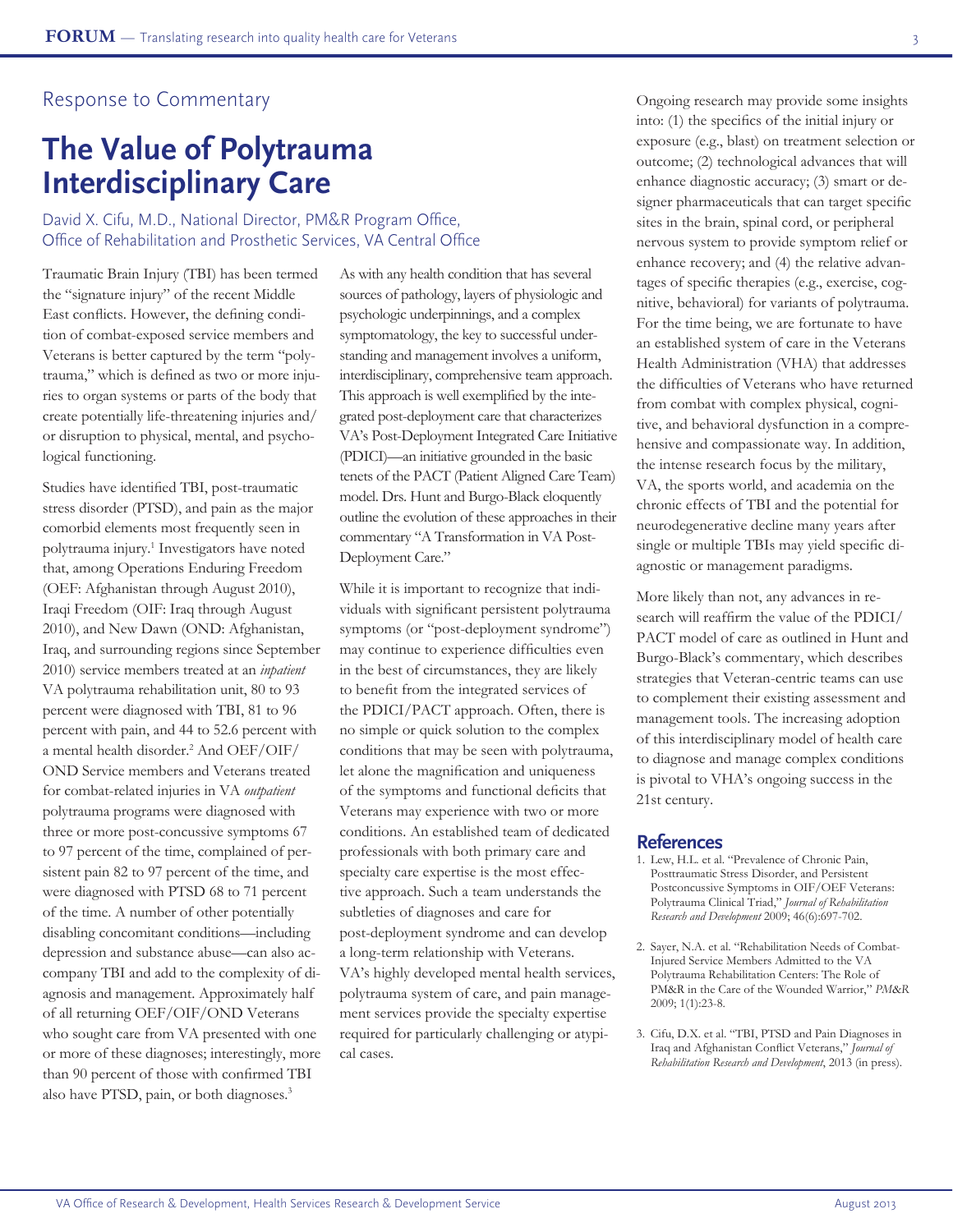## Research Highlight

# **Barriers to Mental Health Treatment among Returning OEF/OIF Veterans**

Tracy Stecker, Ph.D., VAMC, White River Junction, Vermont

In a study of barriers to mental health treatment among recent OEF/OIF Veterans who screened positive for PTSD but resisted treatment services, Veterans only infrequently pointed to stigma as a reason for resisting treatment. The majority of Veterans who participated in the study had not accessed the VA health care system for treatment of any type before participating in the study, and none had accessed PTSD treatment despite screening positive. Participants agreed to an hour-long telephone session with a trained Ph.D. psychologist to discuss beliefs about seeking treatment. During the session, organized from a cognitive-behavioral framework, participants were asked about their PTSD symptoms, coping skills, beliefs about symptom improvement and beliefs about seeking PTSD treatment. Thoughts about seeking PTSD treatment were discussed in detail, allowing for potential modification of these beliefs. Sessions were tailored and individualized. For example, one participant modified the belief that he could not tolerate talking about his traumatic event, stating that "it's really hard to talk about that day but I think about it all the time even though I don't want to and might as well try to get help."

### **Beliefs about PTSD Treatment**

Beliefs about PTSD treatment elicited during the telephone sessions were analyzed and grouped according to theme. Four themes emerged, with the first two themes accounting for over 80 percent of discussions. The two most frequently discussed barriers to treatment related to expectations of treatment (i.e., don't want a medication, don't want group therapy) and emotional readiness (i.e., don't feel emotionally ready to discuss traumatic event).<sup>1</sup> The two other themes that

emerged from the data included stigma and logistical issues, such as time and distance to the VA.

Arguably, one of the most frequently cited statements regarding barriers to mental health treatment among returning military personnel is that a stigma persists within military culture toward mental health treatment.<sup>2</sup> While stigma may have historically been a reason for resisting treatment, recent years have seen a significant effort to eradicate the perception among our warriors. For example, military leaders have come forward and admitted their own struggles with symptoms of PTSD. In addition, and perhaps importantly, our culture has responded enthusiastically as troops return home and talk about traumatic memories. In the new age of technology, we have been able to give voice to our warriors and their stories, and our warriors have received the support of family members, friends, and fellow warriors. The perception of stigma associated with PTSD and PTSD treatment might be in flux within military cultures, although stigma may still very well exist for other mental health conditions such as depression and/or addiction.

### **Mental Health Treatment Engagement**

A change in the perceptions of stigma associated with PTSD and PTSD treatment does not necessarily mean higher treatment rates among OEF/OIF Veterans. Indeed, interventions to improve mental health treatment utilization among Veterans are still warranted. Much of the current work focuses on improving rates of mental health treatment engagement, both initiation and adherence, among VA users identified as in need of treatment

when assessed during a visit to primary care. Yet, requiring Veterans to go through primary care to gain access to specialty mental health care may decrease the number of Veterans who seek PTSD treatment.

Many Veterans are willing to seek treatment, but they do not fully trust the treatment system, which might be understandable in view of the realities and sometimes the complexities of using VA health care. Given that the most frequently cited barrier to treatment was Veterans' preference not to be prescribed a medication to treat PTSD, any process that requires a route through primary care may not be in Veterans' best interests. Co-location of services may improve initial engagement rates, but VA needs to do more to ensure that Veterans receive an adequate dose of preferred evidence-based treatments.

Regardless of system changes that may occur within VA, it is important to remember that Veterans make decisions regarding the need for treatment on their own. Decisions regarding treatment engagement and retention are not made easily or lightly. In fact, Veterans continually revisit the decision based on a combination of beliefs about their perceived severity of need, expectations on symptom improvement, and perceptions about providers. While it may be unwieldy to conceive of a treatment system that is individually responsive to Veterans, Veterans make individual decisions on whether or not to engage or continue to engage in the VA health care system. Future outreach and/or retention interventions should be responsive to individual complexities.

- 1. Stecker, T. et al. "Barriers to Treatment Seeking among Veterans of the Wars in Iraq and Afghanistan Who Screen Positive for Posttraumatic Stress Disorder," *Psychiatric Services*, 2013; 64(3):280-3.
- 2. Hoge, C.W. et al. "Combat Duty in Iraq and Afghanistan, Mental Health Problems, and Barriers to Care," *New England Journal of Medicine 2004;* 351(1):13-22.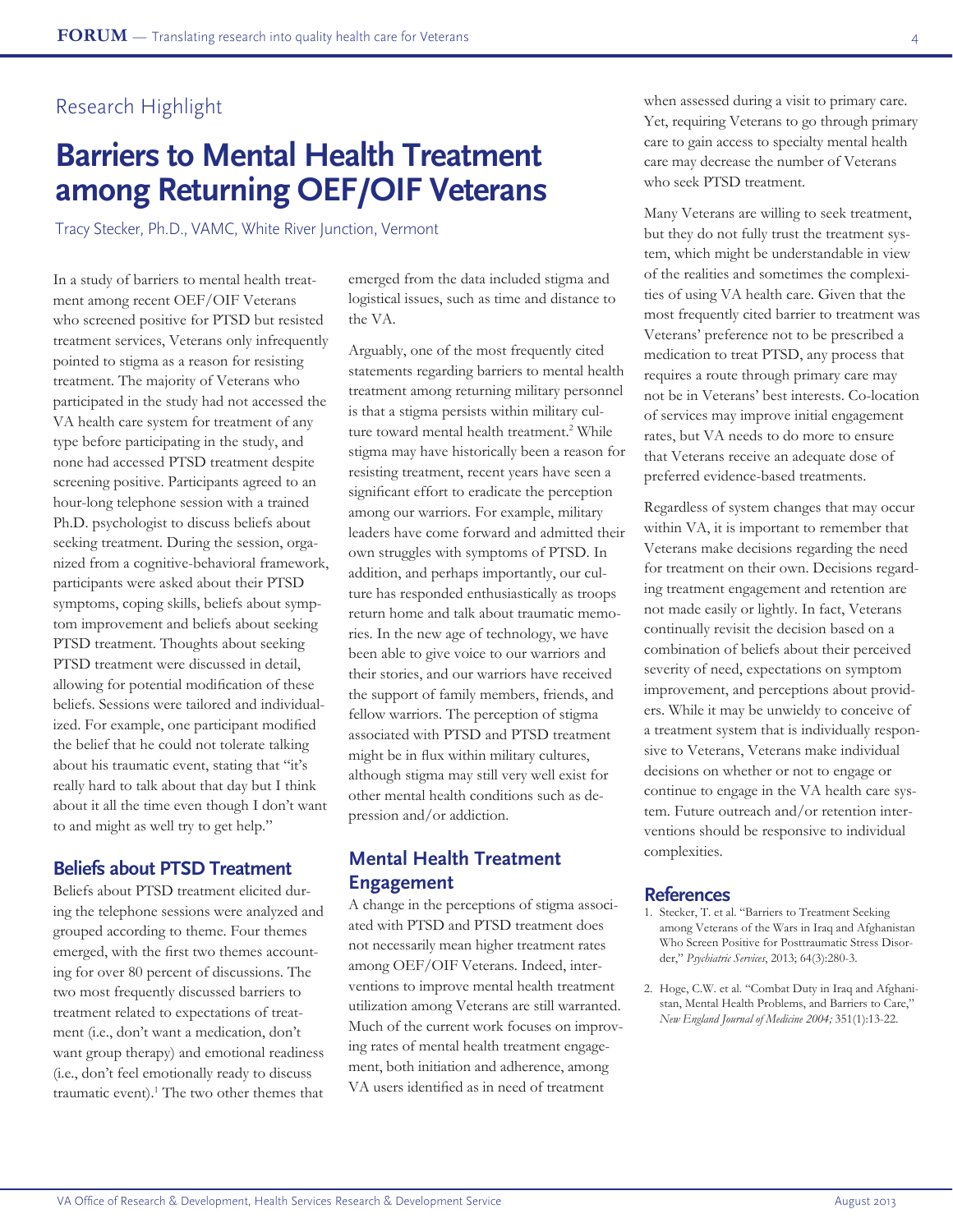# Research Highlight

# **Mild Traumatic Brain Injury: Screening and Comorbidities**

Bridget M. Smith, M.P.A., Ph.D., and Charlesnika T. Evans, M.P.H., Ph.D., Center for Management of Complex Chronic Care (CMC3), Edward Hines, Jr. VA Hospital, Hines, Illinois

Approximately 15 to 20 percent of military personnel deployed to Iraq or Afghanistan— Operation Iraqi Freedom (OIF) and Operation Enduring Freedom (OEF)—have experienced a mild traumatic brain injury (TBI).<sup>1,2</sup> Symptoms that occur following a mild TBI may include headaches, sleep problems, irritability, sensitivity to light, and dizziness. While symptoms resolve shortly after injury for the majority of individuals who experience a mild TBI, some Veterans experience long-term symptoms. In addition to experiencing mild TBI, a substantial number of OEF/OIF Veterans have comorbid mental health conditions such as PTSD and depression. To identify Veterans who might benefit from additional evaluation of their symptoms, VA implemented a national clinical reminder in 2007 to screen for TBI. The reminder includes four questions that address TBI-related exposure and symptoms.

In our HSR&D-funded study, "Evaluation of TBI Screening Processes and Healthcare Utilization" (SDR 08-409), we used VA administrative data to examine the association between Veterans' characteristics, including their comorbidities, and their likelihood of completing the clinical reminder for TBI screening and achieving a positive result. The study identified comorbidities including PTSD, depression, and other mental health conditions. We also examined VA health care utilization and costs for a one-year period. Our sample included approximately 170,000 OEF/OIF Veterans who used VA care between 2007 and 2008.

## **Mild TBI, Comorbidities, and TBI Screening**

The majority of Veterans in our study were white and male, with a mean age of 33 years. A substantial number of study participants had a diagnosis of a mental health condition. Among Veterans who received a screen, 18 percent had a PTSD diagnosis, 12 percent had depression, and 4 percent had a substancerelated disorder. Overall, 92 percent of OEF/ OIF Veterans received the TBI screen. Veterans with PTSD, depression, or substance abuse were more likely to receive a TBI screen than Veterans without such diagnoses. Of the Veterans receiving a TBI screen, almost 21 percent had a positive result. During the screen, the most frequently reported symptoms included sleep problems, irritability, and headaches. For Veterans with comorbid mental health conditions, those with PTSD, depression, anxiety disorders, adjustment disorders, or substancerelated disorders were likely to have a positive TBI screen. Other characteristics associated with a positive screen included male gender, service in the army, and several deployments.<sup>3</sup>

### **TBI Screening, Comorbid Conditions, and Costs**

Veterans who received a positive TBI screen experienced more health care utilization than patients who screened negative or did not receive the TBI screen. Veterans who screened positive averaged 3.3 primary care visits compared with 2.6 visits for Veterans who screened negative and 1.6 visits for Veterans with no TBI screen. The most common inpatient admitting diagnosis among all three TBI screening groups was PTSD, followed by alcohol dependence. Veterans who screened positive also received more medications from VA pharmacies than Veterans who screened negative or had no screening. Average total health care costs per patient for a year were nearly double for Veterans who screened positive (\$9,610) compared to the mean cost for Veterans who screened negative (\$5,184) and nearly three times the costs for Veterans who did not have the TBI screening (\$3,399). Approximately 80 percent of total health care costs were related to outpatient visits. Among Veterans

who had the TBI screen, total health care costs to VA for treating those patients exceeded \$918 million during the 12-month period following the TBI screening. While 21 percent of Veterans receiving the TBI screen received a positive result, they accounted for 33 percent of the total cost (nearly \$304 million).

Veterans with comorbidities use more VA services and at higher cost than other Veterans in this study. Among the comorbidities, psychoses and substance use disorder had the greatest association with costs, followed by depression and PTSD. Veterans with psychoses were 222 percent more likely to be hospitalized, with costs \$5,094 higher than for Veterans without this condition. Veterans with substance use disorder had a 220 percent greater likelihood of hospitalization, with costs \$2,690 higher than for Veterans without this condition.

### **Implications**

The TBI screening rate in VA is high. The results demonstrate the continued importance of screening both for intervention to treat symptoms and for planning to provide for ongoing health care needs. We found that a substantial portion of care during a 12-month period was directly mental health-related, particularly for patients screening positive for TBI. Over 40 percent of their inpatient days in VA facilities were for mental health care. The most common admission codes of PTSD and alcohol dependence suggest the importance of mental health and substance use treatment for affected patients. Understanding health care utilization and cost patterns following TBI screening is important for policymakers as they address the ongoing and future health care needs of returning OEF/OIF Veterans.

- 1. Hoge, C.W. et al. "Mild Traumatic Brain Injury in U.S. Soldiers Returning from Iraq," *New England Journal of Medicine* 2008; 358:453-63.
- 2. Tanielian, T. et al. "Invisible Wounds of War: Psychological and Cognitive Injuries: Their Consequences and Services to Assist Recovery." Santa Monica, CA: RAND Corporation, Center for Military Health Policy Research, 2008.
- 3. Evans, C.T. et al. "An Evaluation of the Veterans Affairs Traumatic Brain Injury Screening Process among Operation Enduring Freedom and/or Operation Iraqi Freedom Veterans," *PM*&*R* 2013; 5:210-20.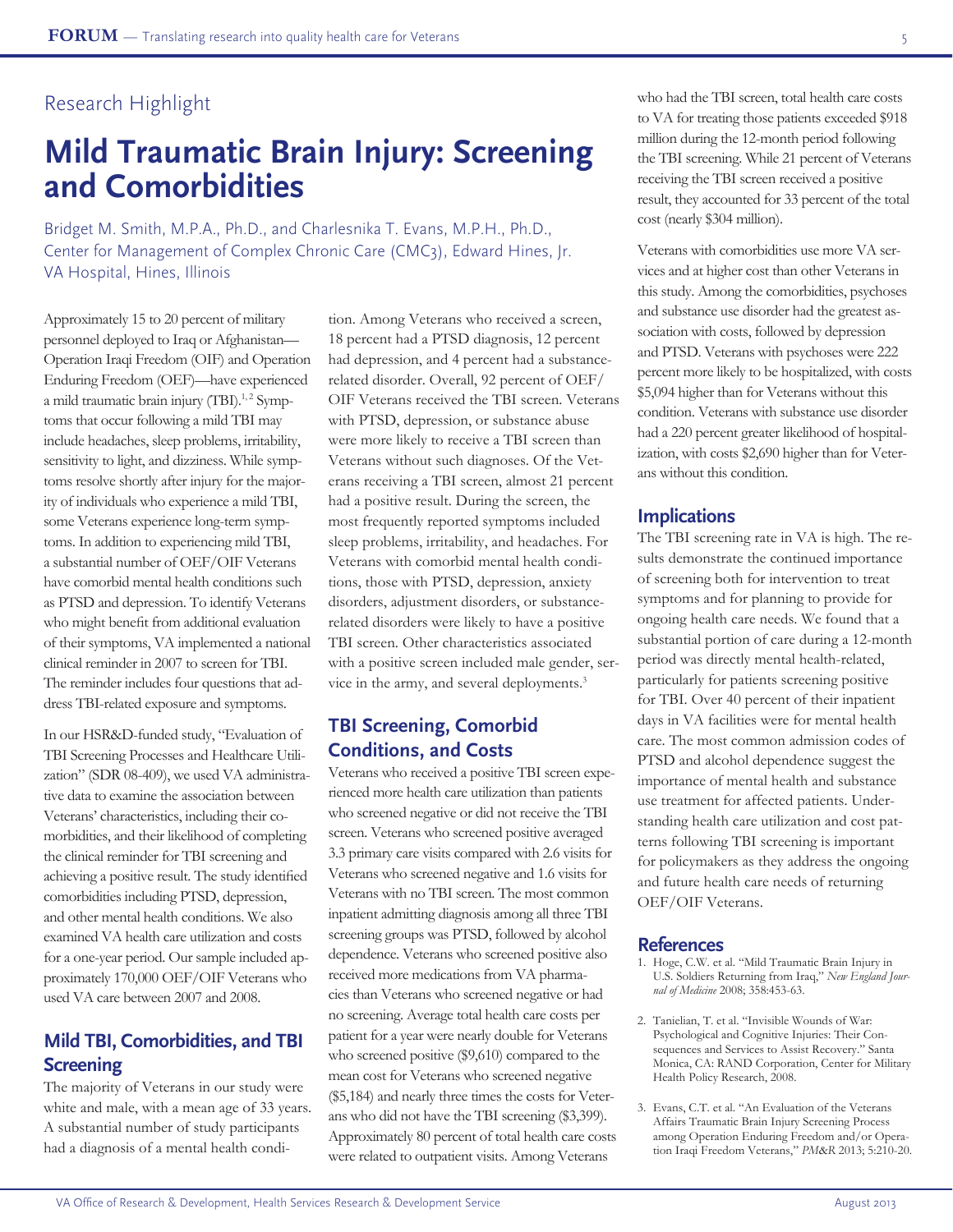## Research Highlight

# **Peer Outreach for National Guard Soldiers—Assessing the BuddytoBuddy Program**

Serious Mental Illness Treatment Resource and Evaluation Center, Ann Arbor, Michigan We are surveying all MI ARNG soldiers Marcia Valenstein, M.D., M.S., HSR&D Center for Clinical Management Research/

At times during the conflicts in Iraq and Afghanistan, National Guard (NG) and Reserve service members have constituted as much as 40 to 50 percent of all U.S. forces in combat zones. Unfortunately, NG Soldiers fare significantly worse than active component Soldiers following their return home. In a recent study, 41 percent of NG Soldiers reported mental health symptoms or psychosocial concerns warranting further evaluation or a continuation of mental health care at the three-month post-return mark.<sup>1</sup>

## **NG Soldiers Face Unique Challenges, Needs**

Although the reasons for higher symptom levels among NG Soldiers are unclear, NG Soldiers face unique challenges before and after deployment. Their training is more time-limited than that of Soldiers in the active component, and when they return from deployments, NG Soldiers are not stationed on military bases and have fewer built-in supports, such as easy access to peers and military health services. Instead, NG Soldiers are dispersed throughout their home states and must rapidly re-enter their civilian communities and civilian jobs. In the current economy, they have often faced financial difficulties and unemployment, both of which are factors associated with increased risk for PTSD.<sup>2</sup>

To respond to these needs, the Department of Defense, National Guard State Organizations, VA, and local communities have developed a variety of programs to assist returning NG Soldiers with re-integration

challenges. Peer-to-peer services have achieved a particularly high level of acceptance in military circles; as a result, VA and other agencies have developed and implemented several peer programs for NG Soldiers.

One of these peer outreach programs, BuddytoBuddy (B2B), was developed as a joint effort by the Department of Veterans Affairs HSR&D and University of Michigan faculty, Michigan State faculty, Veteran advocates, and National Guard leadership. In the B2B program, volunteer Veterans from the community are trained in communication techniques, confidentiality, and relevant local resources. After training, these volunteer Veterans are available in person to Soldiers in their armories during drill weekends and by telephone between drill weekends. The goal of the B2B program is to provide returning NG Soldiers with a listening ear and to identify Soldiers with emerging needs such as legal, financial, and mental health needs. Volunteer Veterans then connect the Soldiers to appropriate resources. Volunteer Veterans receive ongoing guidance from program staff, and the program contains all elements recommended by an expert consensus on peer interventions in military settings and the Defense Center of Excellence white paper on Best Practices for Peer Programs.<sup>3</sup> B2B program staff are now working with VA leaders to develop plans to expand B2B by partnering with VA facilities in other states.

In 2010, the HSR&D Service funded a formative evaluation of the B2B program (SDP 10-047) to guide ongoing program modifications and facilitate future dissemination efforts. We are using an embedded mixedmethods design to assess B2B implementation in the Michigan Army National Guard (MI ARNG) and a quasi-experimental approach to assess its efficacy.

who returned from overseas deployments between July 2010 and December 2012 at approximately 6 and 12 months following their return. To date, we have had a 51 percent response rate and have collected over 1,379 surveys at 6 months and 854 surveys at 12 months. Data collection from MI ARNG units is scheduled for completion in October 2013. With the goal of guiding implementation and program modifications, study investigators meet regularly with NG leaders to present aggregate data on Soldier well-being and participation in the program.

### **Peer-to-Peer Program Findings**

Preliminary data from our surveys and B2B program records indicate that mental health symptoms remain an issue for many NG Soldiers at 12 months following their return. However, the B2B program is achieving reasonable levels of uptake within the MI-ARNG.

The B2B program currently relies on 83 active volunteers in 35 armories, and the numbers of volunteer contacts with individual Soldiers is rapidly increasing. Study surveys indicate that approximately 10 to 15 percent of returning National Guard Soldiers have talked to a volunteer Veteran about re-integration issues, and that Soldiers who have talked to volunteer Veterans report high levels of satisfaction.

Several papers are in progress that outline findings from baseline survey data. A recently submitted paper uses data from this Service Directed Project along with

*Continued on page 8*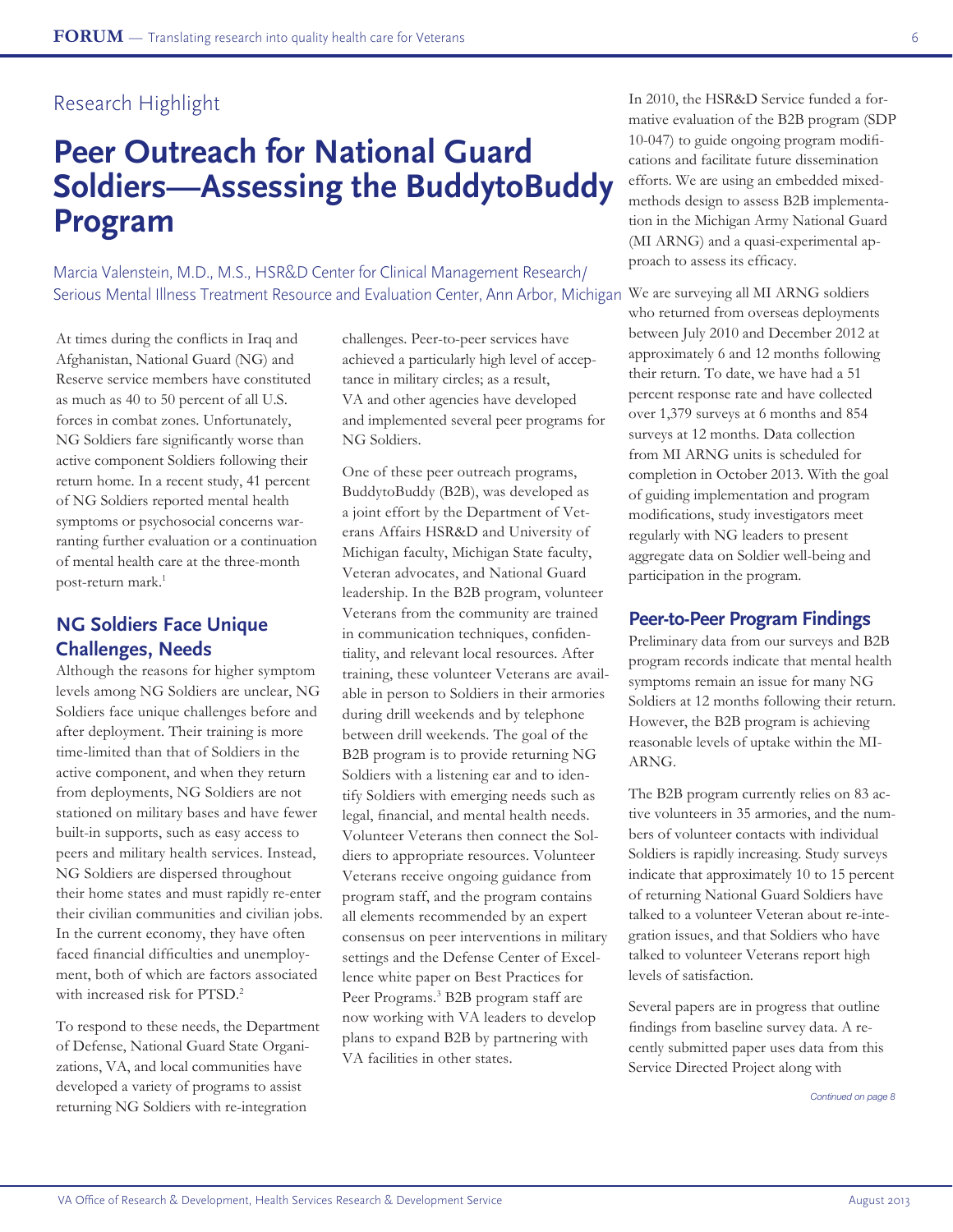## Organizational Profile

# **Accelerating Innovation and Translation through Strategic Partnerships: Collaborative Research to Enhance and Advance Transformation and Excellence (CREATE) and Centers of Innovation (COIN)**

Sara J. Knight, Ph.D., Deputy Director, Health Services Research and Development, Office of Research and Development, Department of Veterans Affairs

The Veterans Health Administration (VHA), Health Services Research and Development Service (HSR&D) launched two transformational initiatives in the past year, both designed to accelerate the translation of VA research findings in clinical practice and community settings. The Collaborative Research to Enhance and Advance Transformation and Excellence (CREATE) program aims to identify and bridge significant gaps in health care delivery through three to five independent, yet coordinated, research projects that are closely aligned with health care system problems of importance to VHA. The new Centers of Innovation (COIN) build from the successful HSR&D Centers of Excellence. COIN seeks the rapid advancement of the translation of research findings by supporting independent investigators conducting novel research as well as groups of investigators collaborating to address significant clinical, policy, and methodological questions whose answers will lead to improvements in Veterans health care and health outcomes.

Why is a transformational approach needed? While health services research has made rich contributions to the organization of health care, its relevance and usefulness to key decision makers in health care systems is sometimes unclear; moreover, the translation of evidence from health services research is often slow and inconsistent. Few mechanisms are in place to align health care research with the needs of health care policymakers and administrators.<sup>1</sup> In this respect, CREATE and COIN are transformational; they support not only collaborative researchers but also the VHA managers, or stakeholders, likely

to use the results of the research. Researchers and stakeholders work together throughout the course of a study—from the formulation of research questions to the analysis and interpretation of the results. When the research is complete, VHA managers will be poised to use the results to improve practice.

Partnered research is not new and has played an important role in several approaches to research, including comparative effectiveness research, community-based participatory research, and action research.<sup>2, 3</sup> In fact, the Patient Protection and Affordable Care Act of 2010 and the creation of the Patient-Centered Outcomes Research Institute (PCORI) both recognize the importance of engaging community members, patients, caregivers, clinicians, and administrators in research. PCORI's directive calls for it to engage a range of stakeholders as it develops its mission, foci, and initiatives, and the researchers funded through PCORI are required to engage their stakeholders throughout the research process.

What is new about CREATE and COIN is their emphasis on high-level health care system partners, such as VHA's national and regional managers and health care executives. Researchers are required to link their studies with those who make decisions about how health care is organized and resourced. Among the partners of the newly funded CREATEs and COINs are VHA's national offices of Public Health, Mental Health, Primary Care, Specialty Care, Informatics and Analytics, and Women's Health. Given that CREATE and COIN partners are deeply connected with the research, they will likely have a greater stake in using the resultant evidence for policy development, health care system redesign, and implementation of clinical initiatives.

Even though the emphasis on key decision makers as partners is highly innovative, the focus on managers and administrators may suggest limited representation of patient and clinician perspectives. To avoid a top-down approach, CREATEs and COINs advocate for diversity in stakeholder engagement. However, the simultaneous engagement of patients, clinicians, and other stakeholders in research is potentially complex and costly. To address such challenges, Hoffman and colleagues proposed several principles for multiplestakeholder participation, including: (1) balancing representation among all stakeholder groups; (2) ensuring the understanding and acceptance of roles across stakeholders; (3) providing expert facilitation of discussions; (4) building from connections among stakeholders; and (5) investing in sustained stakeholder engagement. The development of these and other principles of stakeholder engagement and of new conceptual frameworks for partnered research are essential as diverse stakeholders participate in research processes.

Both CREATE and COIN aim to influence change in the VHA health care system and to build evidence that influences health care delivery in VHA and beyond. Expanding the partnered research vision to include a wide variety of stakeholders will trigger considerations such as tailoring the complexity of information presented to various stakeholder types (e.g., Veterans, clinicians, VHA executives) in order to facilitate their informed contributions. However, the involvement of a diversity of partners in research will likely permit the alignment of research aims with the potentially competing needs of patients, clinicians, and managers.

- 1. Kupersmith J. and S. Eisen. "A New Approach to Health Services Research," *Archives of Internal Medicine* 2012; 172(13):1033-4.
- 2. Hoffman, A. et al. "How Best to Engage Patients, Doctors, and Other Stakeholders in Designing Comparative Effectiveness Studies," *Health Affairs* 2010; 29(10):1834-41.
- 3. Kitson, A. et al. "Knowledge Translation within a Population Health Study: How Do You Do It?" *Implementation Science* 2013; 8:54.